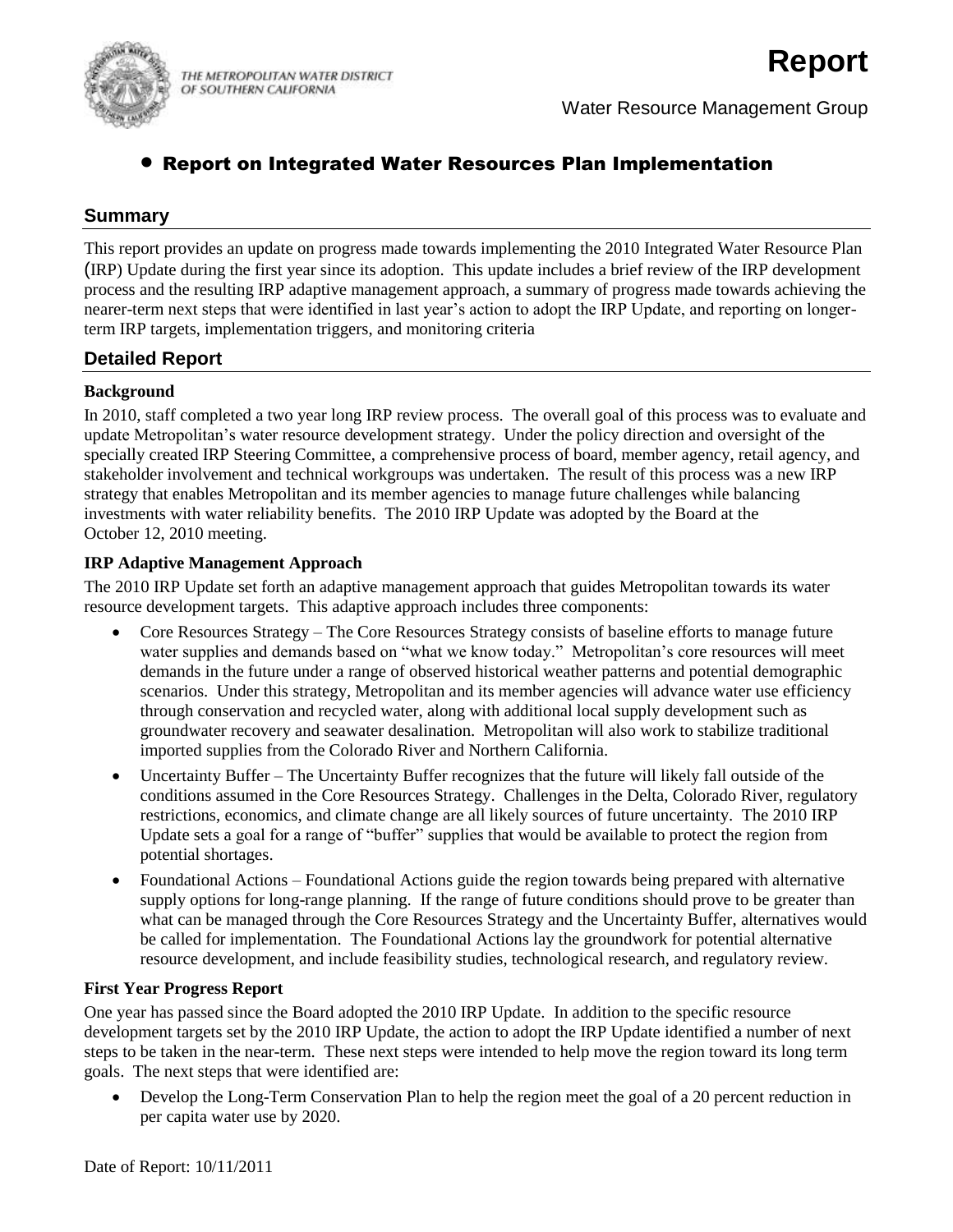- Identify triggers that can be monitored and criteria that can be used as a basis for future project consideration.
- Review local project development plans and needs.
- Maintain a working inventory of potential local projects that can be considered for future implementation.
- Establish specific foundational actions that should be taken to improve development of alternative resources for consideration and approval by the Board.
- Re-establish collaborative workgroups to focus on specific resource development challenges.

This year's report shows the specific actions that have been taken over the past year as a result of the 2010 IRP Update, as well as some ongoing actions that contribute to the overall IRP implementation effort.

### **Reporting on IRP Targets and Actions**

The IRP Adaptive Management Approach identified specific targets for resource development that would help Metropolitan achieve supply reliability and manage future uncertainties. Development goals identified in the IRP Update include imported supplies from the Colorado River Aqueduct (CRA) system and the State Water Project (SWP), as well as local resources and water use efficiency. In addition to reporting on the specific resource targets, this report describes the foundational actions and steps towards developing implementation triggers and monitoring criteria that have been taken to date.

### Colorado River Aqueduct

The IRP Update states that Metropolitan will develop programs on the CRA system to enable full Aqueduct deliveries during dry years. Metropolitan continues to work cooperatively with a wide variety of CRA interests to build partnerships and develop dry-year water supply programs on the CRA system.

- Dry-Year Storage This year, Metropolitan is on track to store about 200,000 acre-feet in Lake Mead's Intentionally Created Surplus (ICS) account, increasing Metropolitan's total amount of ICS credits to nearly 450,000 acre-feet. Metropolitan has also sought and received approval from the U.S. Bureau of Reclamation (USBR) to store additional supplies in Lake Mead in 2012. In addition, hydrologic conditions on the CRA system have improved dramatically over the past year; current estimates show about a 60 percent chance of surplus water in 2013. Metropolitan is working to make the most of the favorable conditions on the CRA system to bolster storage in the Lake Mead ICS account. Water stored in Lake Mead ICS can be drawn out in future years to supplement dry-year supplies and achieve full Aqueduct deliveries if needed.
- Storing ICS in surplus years At the time the terms describing conditions when ICS water can be stored in Lake Mead were negotiated, the states had concerns about storing water and taking delivery of surplus in the same year. Because of the successful track record of Metropolitan to implement conservation programs to reduce California's demands, the Colorado River stakeholders have agreed to allow Metropolitan to store conserved water in Lake Mead and take delivery of surplus at the same time. This option will provide Metropolitan with significant operational flexibility, and make the Lake Mead storage program even more valuable than it was when initially implemented.
- Binational Water Management Discussions Metropolitan, along with the other Colorado River Basin states, are working with the governments of the United States and Mexico to develop a binational water management proposal, which would include conditions in which Mexico would take shortages, have access to surplus, and be able to store water in Lake Mead. Of importance to Metropolitan, the proposal also contains provisions in which water agencies in the United States could partner with agencies in Mexico to develop conservation programs, with the conserved water being made available to both countries. If approved, Mexico could be a potential partner with Metropolitan to develop future conservation projects.
- Bard Pilot Fallowing Program Metropolitan and Bard Water District (Bard) have developed concepts for a one-year pilot land fallowing program that, if approved and implemented, could provide Metropolitan with up to 15,000 acre-feet in a given year. Implementation of the pilot program could lead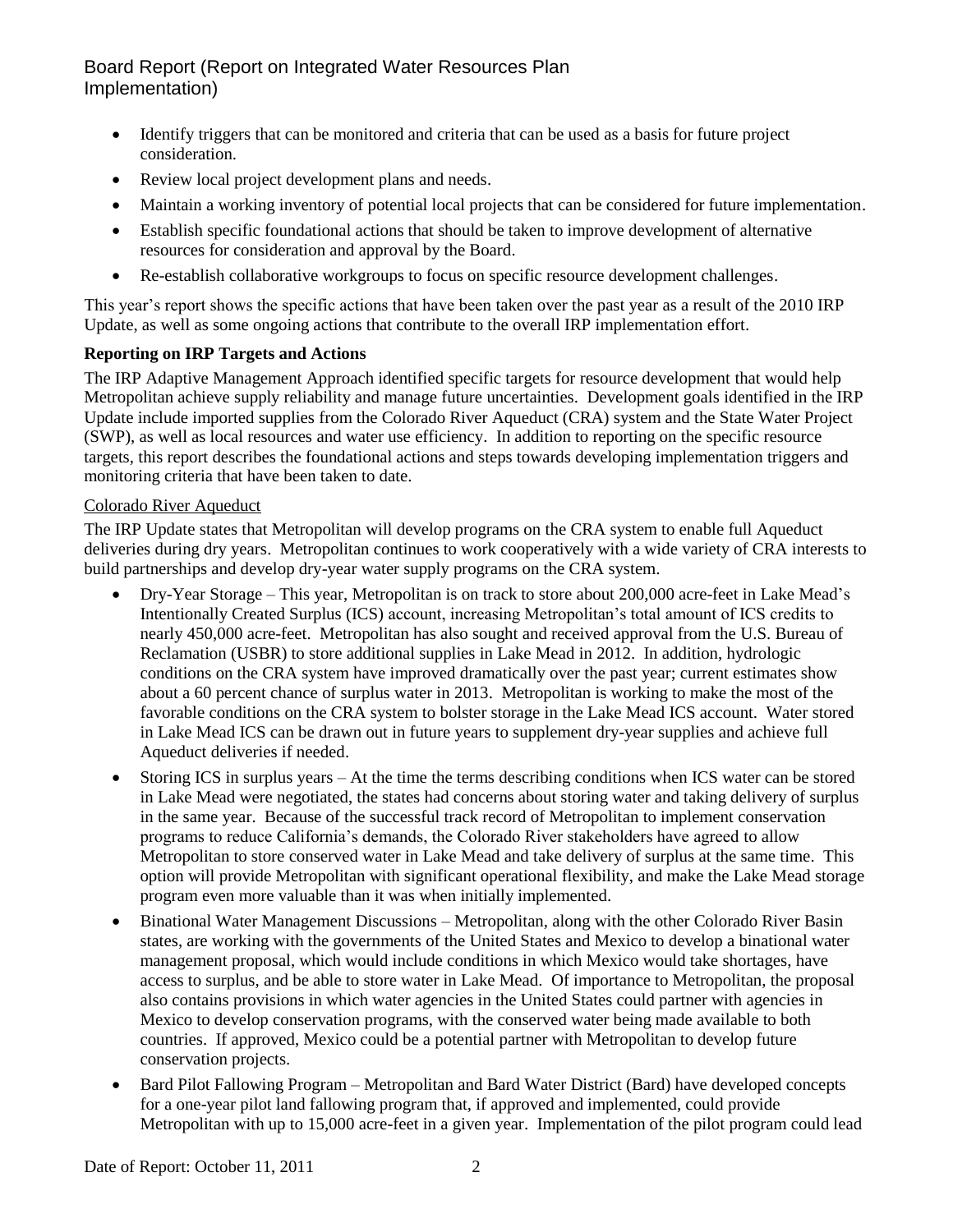to the development of a longer-term water conservation program with Bard. If pursued, such a program would add to the diversity and reliability of Metropolitan's CRA supply programs.

#### State Water Project

Based on the IRP Update target for SWP supply development, Metropolitan will pursue improvements in the Delta to restore supplies to historical levels of reliability. Metropolitan's Bay-Delta Initiatives Program continues to make significant progress in advancing water supply recovery efforts in the Delta. Metropolitan is currently engaged in a wide range of efforts that support both near and long-term Delta goals.

- Legal Actions As a result of legal actions taken to date, Metropolitan has already seen a number of successes in reducing near-term impacts to Delta water supplies. Late last year, U.S. District Court Judge Wanger invalidated the 2008 biological opinion (BiOp) for Delta smelt and directed the federal government to revise it. In August of this year, Judge Wanger also ruled to enjoin enforcement of Fall X2 flow restrictions, this action will reduce impacts to Metropolitan's SWP supplies. In September 2011, Judge Wanger issued another ruling similar to the Delta smelt ruling issued last year, which invalidated parts of the 2009 Salmonid BiOp.
- Emergency Preparedness Metropolitan continues to facilitate and expedite plans for placement of emergency preparedness stockpiles in the Delta; these measures will be included as a part of the Department of Water Resources (DWR) draft Delta Flood Emergency Preparedness, Response and Recovery Program. In addition, Metropolitan has worked with state and federal agencies on Bacon Island levee improvements. The goal of both of these activities is to create emergency freshwater pathways that will be used in the event of a major earthquake.
- Habitat Restoration Metropolitan staff supported efforts to restore habitat through the Lower Yolo Habitat Restoration Project and the Suisun Marsh Tule Red Project. Both of these projects are located in areas of the Delta ecosystem that make them a high priority for providing near-term fishery benefits.
- Science Program Metropolitan was closely involved in the development and funding of two scientific studies. The first evaluated the relationship between changing nutrient loading into the Delta and historical changes in the populations of key Delta species. The second developed a lifecycle model of endangered Delta smelt populations. These studies support Metropolitan's ongoing efforts to use sciencebased analysis in the development of new Delta policies.
- Bay Delta Conservation Plan (BDCP) The overall objective of the BDCP is to restore and protect Delta water supply, water quality, and ecosystem health. The BDCP represents a joint effort of state, federal, regional, and local water agencies, state and federal fish agencies and environmental organizations. A working draft of the BDCP was released in November 2010; Metropolitan is currently working with the other parties to finalize a public draft by June 2012.
- Delta Habitat Conservation and Conveyance Program (DHCCP) The goal of the DHCCP is to assess potential habitat restoration and water conveyance options that support and enhance the health of the Delta. Metropolitan has provided essential ongoing engineering support to the DHCCP.
- Delta Stewardship Council (Council) The mission of the Council is to achieve the coequal goals of providing a more reliable water supply for California, and protecting, restoring, and enhancing the Delta ecosystem. Metropolitan participates in Council meetings, and coordinates with other water contractors to review draft Council documents.
- Water Quality Metropolitan worked with other water agencies to successfully advocate stricter limits related to the renewal of the Sacramento Regional County Sanitation District (SRCSD) discharge permit. SRSCD operates the largest wastewater treatment plant in the Central Valley which potentially contributes to degradation of water quality in the Delta.

#### Local Resources Augmentation

The IRP Update sets a target for roughly 100,000 acre-feet of new local resource development. Metropolitan continues to work with the member agencies to develop innovative and collaborative ways to achieve this goal.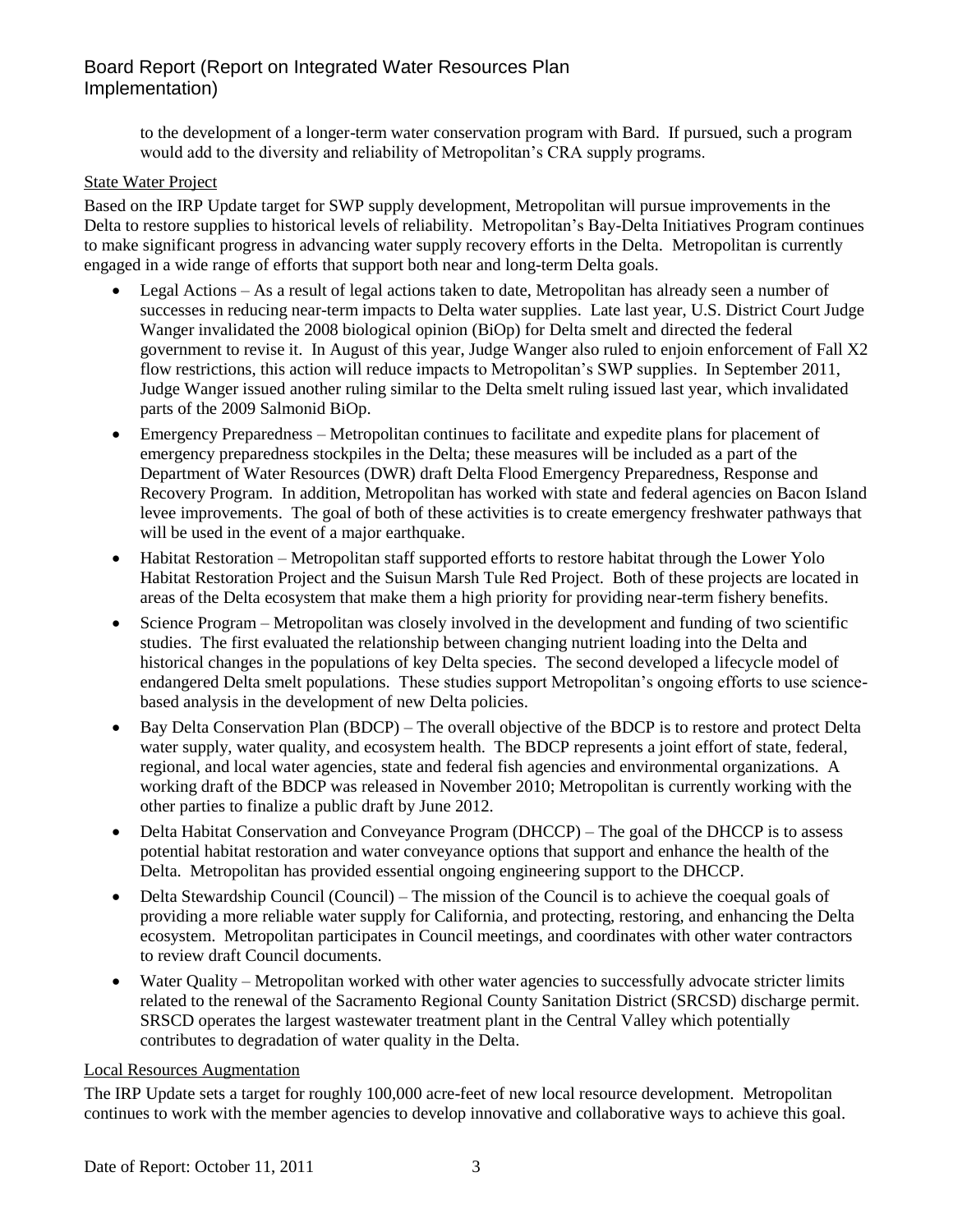• Local Resource Development Strategy Task Force (LRDS) – Metropolitan staff and the member agencies are currently engaged in the LRDS process. The goals of the LRDS process are to (1) identify program improvements and alternative mechanisms to support development of local resources and (2) to investigate approaches that are most cost-effective and sustainable. The LRDS Task Force is in the early stages of identifying different approaches to encourage local resource development.

### Water Use Efficiency

In accordance with the IRP Update, Metropolitan is working with the member agencies to develop 580,000 acre-feet of new water use efficiency that will reduce Metropolitan's service area per capita water use by 20 percent. The 2009 20x2020 Water Conservation Act (20x2020) states that water use efficiency can be achieved through a combination of conservation savings and/or recycled water supplies. The target set in the IRP Update goes beyond what would be achieved through minimum retail-level compliance with 20x2020, and reaffirms the region's commitment to water use efficiency.

The 580,000 acre-feet of development is an estimate of the acre-foot equivalent of a full 20 percent reduction in water use at the regional level. It is based on the water use efficiency efforts needed to take the region from an estimated current baseline of 177 Gallons Per Capita per Day (GPCD) to 158 GPCD in 2015 and to the ultimate goal of 141 GPCD in 2020. It is anticipated that the actual numerical targets and GPCD goals will be revised as official estimates of historical and projected population in the service area incorporate findings from the 2010 U.S. Census. In addition, there is a significant amount of ongoing work to resolve the issue of normalizing actual demands for weather impacts, economic impacts, and population changes. Metropolitan continues to work with DWR to develop a methodology to adjust for these factors. Future reporting on implementation of the IRP Update will include tracking towards the 20 percent reduction in water use, and GPCD estimates that incorporate changes in data and normalization methods.

Metropolitan and the member agencies have been, and are currently engaged in, a wide range of conservation related activities to help move the region towards achieving its water use efficiency goals. Additional information on many of these activities can be found in the October 2011 Semiannual Report on Local Resources, Conservation, and Desalination Programs.

- Long Term Conservation Plan In August 2011, the Board adopted the Long-Term Conservation Plan. The Long-Term Conservation Plan identifies the strategies and actions for achieving the water use reduction goals outlined in the IRP Update. Staff will continue to work with the member and retail agencies to implement the Long-Term Conservation Plan.
- California Urban Water Conservation Council (CUWCC) The goal of the CUWCC is to integrate urban water conservation best management practices into the planning and management of California's water resources. Metropolitan is an active participant in CUWCC and staff has previously served on its Board.
- California Building Standards Legislation In January 2011, the California Green Building Standards Code (CALGreen) became mandatory for the design and construction of most buildings within the state. CALGreen requires that buildings achieve a minimum 20-percent reduction in indoor water use and that smart irrigation controllers be used. Metropolitan provided input to the Building Standards Commission during code development and hosted a workshop for the Building Standards Commission to present CALGreen to water agencies throughout the state. In addition, Metropolitan successfully collaborated with the California Municipal Utilities Association to include water use efficiency expertise on two code advisory committees for the California Building Standards Commission. As a result, the Green Building Committee and the Plumbing, Electrical, Mechanical, and Energy Committee now have designated positions for a local government water use efficiency official. This will ensure that water use efficiency is considered when changes to the state's building codes are evaluated.
- Replacing Inefficient Fixtures Legislation In 2009, Metropolitan co-sponsored legislation requiring that property owners replace inefficient plumbing fixtures, including toilets, urinals, showerheads, and faucets. SB 407 (Padilla, 2009) requires single-family residential properties to be in compliance by 2017 and multi-family and commercial properties to be compliant by 2019.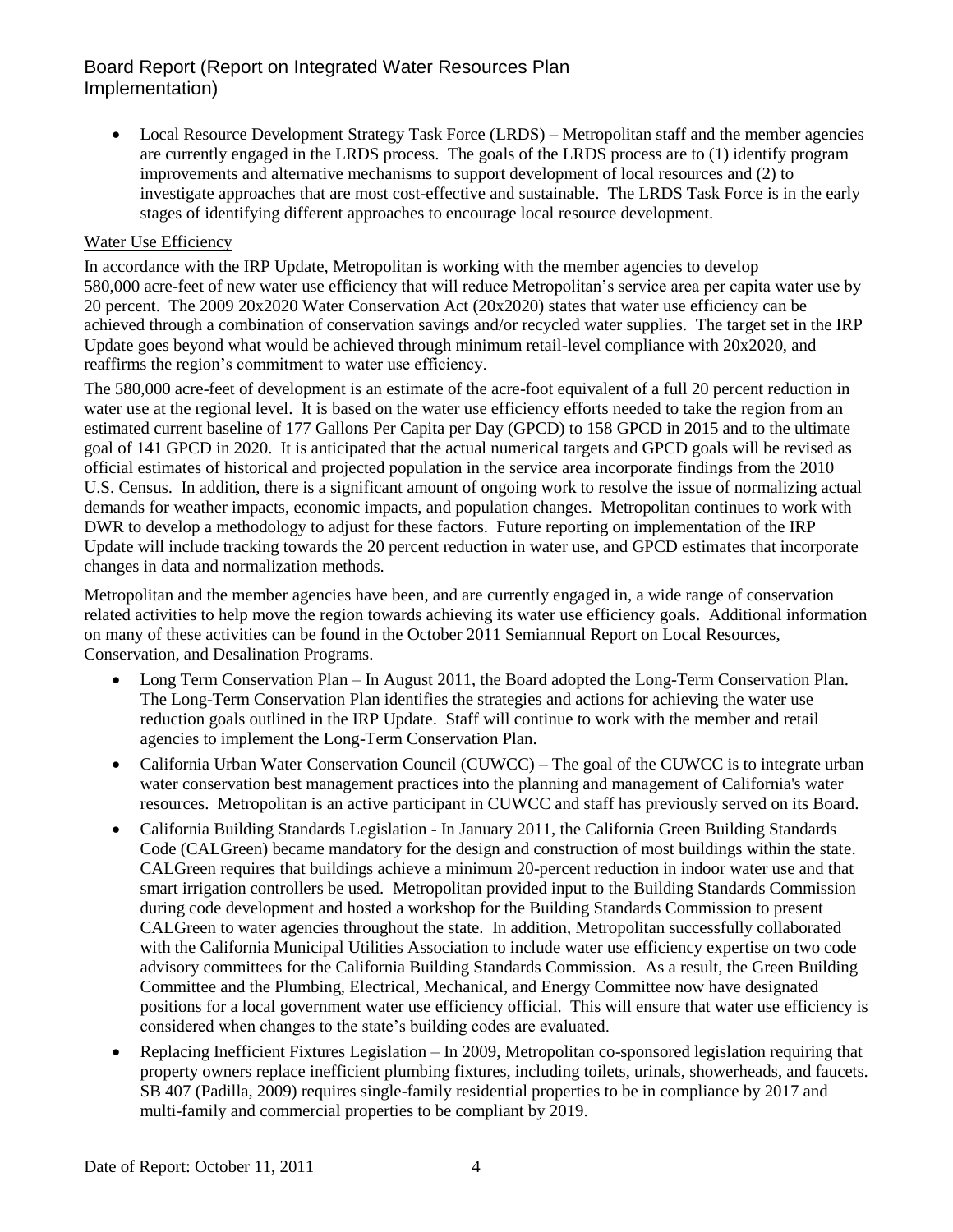- Model Water Conservation Ordinance –Metropolitan and the member agencies worked to together to develop and implement a model water conservation ordinance. Staff continues to provide guidance to the member and local agencies as well as the public on ordinance implementation strategies.
- State Model Water Efficient Landscape Ordinance Metropolitan participated in the development of the State Model Water Efficient Landscape Ordinance. Staff supplied comments to DWR and provided outreach to the member agencies.
- Performance Standards for Weather Based Irrigation Controllers (WBIC) Metropolitan staff helped identify elements necessary for the California Energy Commission to consider when developing performance standards for energy and water as described in the 2006 Water Efficient Landscape Ordinances Assembly Bill 1881.
- Smart Irrigation Controller Study With support from the USBR, Metropolitan conducted a pilot weather based "Smart Irrigation Control Program" that installed and monitored sprinkler controllers. In addition, Metropolitan was recently awarded a \$60,000 grant from USBR to evaluate the long-term water savings of this technology.

In addition to the conservation activities outlined above, Metropolitan has also been involved in a number of activities related to recycled water development in the service area.

- State Water Resources Control Board (SWRCB) Recycled Water Policy Metropolitan partnered with other stakeholders to expand use and streamline permitting of water recycling processes and also commented on constituents of emerging concern and salt/nutrient plan implementation.
- WateReuse Research Foundation Staff serves on the Board, which conducts applied research on behalf of the water and wastewater community for the purpose of advancing the science of water reuse, recycling, reclamation, and desalination.
- WateReuse Association Metropolitan is an active member of the Association that participates in a variety of legislative/regulatory activities including the legislative/regulatory committee; Title 22 and water softerner workgroups. Metropolitan hosted the National Legislative Committee Planning Session to coordinate federal legislation, funding, and education for new congressional members. Staff was elected as the Los Angeles Chapter Vice-President and provides regular legislative and regulatory updates. Staff hosted chapter meeting and facilitated discussions between local Health Department, DPH, and regulated community on dual-plumbing and hose bib requirements.
- Landscape Irrigation Permit for Recycled Water Metropolitan provided comments to the SWRCB and requested changes to the permit to clarify the permit process, monitoring requirements, and irrigation prohibitions.
- Los Angeles Regional Water Quality Control Board Water Reclamation Requirements Metropolitan supported an amendment to existing recycled water requirements that would ease the approval for projects that use recycled water for groundwater recharge.
- Water Recycling Legislation Metropolitan supported SB 918 requiring Department of Public Health (DPH) to adopt uniform water recycling criteria for indirect potable reuse and surface water augmentation. The Bill expands recycled water use by allowing treatment technologies to be combined in ways to meet water quality standards that best optimizes a project and its costs.

### Foundational Actions

The IRP Update also identified foundational actions that could be taken to advance the development of supplies in the areas of recycled water, seawater desalination, stormwater, and graywater. The following provides a summary of the major foundational actions that have already been completed or are currently underway. These foundational actions put Metropolitan and the service area in better position for future development of these resources.

 Regional Indirect Potable Reuse Study **–** Metropolitan and the County Sanitation Districts of Los Angeles County (LACSD) collaborated to assess the potential for augmenting potable supplies with highly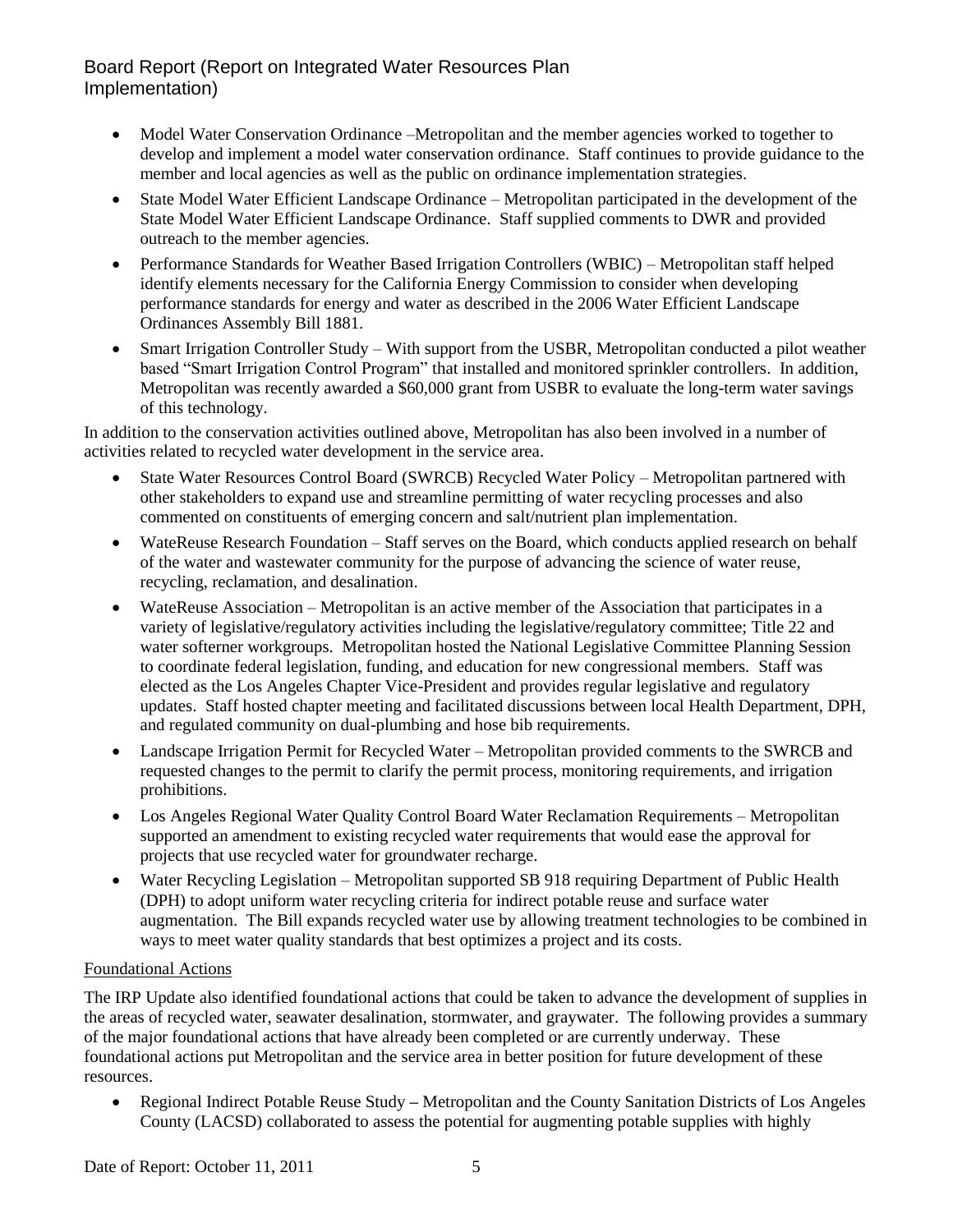purified effluent from LACSD's Joint Water Pollution Control Plant in Carson. In March 2010, Metropolitan's Board of Directors authorized a Memorandum of Understanding with LACSD for a joint study of regional indirect potable reuse (IPR). The conceptual feasibility of IPR is currently being assessed by Metropolitan and LACSD.

- Assessment of Existing Seawater Desalination Integration Practices Metropolitan implemented a study to proactively understand the applicable considerations associated with integrating desalinated seawater into existing systems. The study consisted of two major components, 1) a survey of major seawater desalination projects from around the world to assess integration issues and strategies associated with water quality and plant/system operations, and 2) a bibliography of select references with information applicable to seawater desalination integration practices. The final report of this study has been drafted and is currently under review.
- Desalinated Water Integration Testing Plan Metropolitan performed a preliminary literature review and drafted a testing plan to analyze the impacts of introducing desalinated seawater into Metropolitan's treated water distribution system. The overall goal of the Desalinated Water Integration Testing Plan is to develop water quality and blending guidelines for accepting desalinated seawater into Metropolitan's distribution system and optimizing the distribution facility requirements to meet operational needs. Although this program will be using West Basin demonstration plant permeate, the testing will have broad application to other proposed seawater desalination projects.
- Integration Study for the West Basin Seawater Desalination Program **–** West Basin initiated a Master Plan study to evaluate siting, sizing, and integration options for a full-scale seawater desalination project. The study includes an assessment of the potential for integrating desalinated water into Metropolitan's regional distribution system. Metropolitan and West Basin have entered into a Memorandum of Understanding (MOU) to support this analysis. Under the MOU, Metropolitan will provide planning and engineering support for the plant sizing analysis, conveyance and pumping feasibility studies, and water quality and operational considerations.
- CalDesal Activities –CalDesal was formed to become a unified voice for desalination in California; Metropolitan is one of the founding members. Since its inception, Metropolitan staff has participated with CalDesal in testifying before the State Water Resources Control Board (SWRCB) and the Ocean Protection Council (OPC). Both the SWRCB and the OPC are publishing documents that could severely limit the ability of entities to develop desalination projects. Metropolitan's testimony stressed the importance of maintaining the option for desalination as a part of Metropolitan's water supply portfolio. Metropolitan is also supporting legislation that would direct the SWRCB to form a committee to examine the potential for streamlining the permitting process for desalination projects**.**
- Southern California Water Committee (SCWC) Stormwater Task Force Metropolitan is participating in the SCWC Stormwater Task Force. The focus of the task force is to improve the region's ability to capture additional stormwater for water supply. The task force participants include flood control agencies, water districts, groundwater basin managers, cities, environmental organizations, building industry and individuals. The task force is developing recommendations for implementation of the Municipal Separate Storm Sewer Systems (MS4) permits that are consistent with groundwater recharge for water supply. The group is also working to facilitate better coordination with the US Army Corps of Engineers for increased stormwater retention behind dams in the region for downstream groundwater recharge.

### Triggers and Monitoring Criteria

Staff is currently working with the RAND Corporation on a Robust Decision Making (RDM) methodology. The goal of RDM is to establish triggers and monitoring criteria which will provide guidance on the timing and implementation of future projects, and inform future decision making under uncertainty. The RDM methodology involves using a large ensemble of resource modeling scenarios to identify key areas of vulnerability in the IRP Update adaptive management approach. Specific triggers and monitoring criteria can then be developed to track future conditions against the key vulnerabilities.